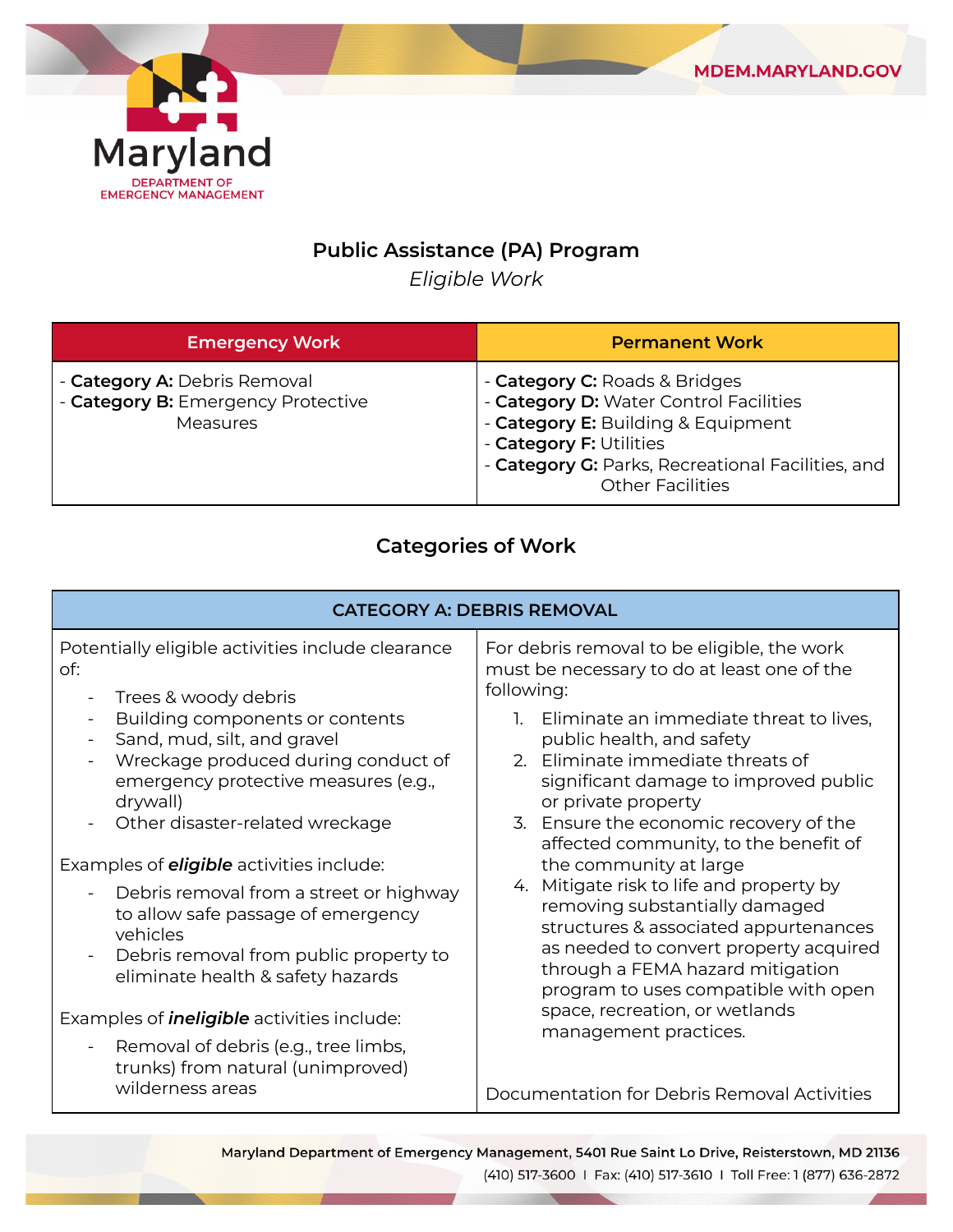



| Removal of pre-disaster sediment from<br>engineered channels<br>Removal of debris from a natural<br>channel, unless the debris poses an<br>immediate threat of flooding to<br>improved property<br>Debris removal from private property is<br>generally not eligible because it is the<br>responsibility of the individual property owner.<br>If property owners move the disaster-related<br>debris to a public right-of-way, the local<br>government may be reimbursed for curbside<br>pickup and disposal for a limited period of time.<br>If the debris on private business/residential<br>property is so widespread that public health,<br>safety, or the community's economic recovery<br>is threatened, FEMA may fund debris removal<br>from private property--but it must be approved<br>by FEMA in advance. | includes:<br>Force account labor hours<br>(regular/overtime/compensatory time)<br>Equipment use information<br>Estimate of debris<br>handled/removed/disposed of<br>Location (GPS readings) of where debris<br>was collected and disposed of (cradle to<br>grave)<br>If contract services were utilized, a copy<br>of the contract and how the contract<br>was bid/solicited<br>Eligible costs include:<br>Force account labor hours<br>Regular hours (dependent on<br>FEMA pilot status)<br>Overtime and/or compensatory<br>time<br>Equipment costs<br>Contract costs                                                                                         |  |
|----------------------------------------------------------------------------------------------------------------------------------------------------------------------------------------------------------------------------------------------------------------------------------------------------------------------------------------------------------------------------------------------------------------------------------------------------------------------------------------------------------------------------------------------------------------------------------------------------------------------------------------------------------------------------------------------------------------------------------------------------------------------------------------------------------------------|----------------------------------------------------------------------------------------------------------------------------------------------------------------------------------------------------------------------------------------------------------------------------------------------------------------------------------------------------------------------------------------------------------------------------------------------------------------------------------------------------------------------------------------------------------------------------------------------------------------------------------------------------------------|--|
| <b>CATEGORY B: EMERGENCY PROTECTIVE MEASURES</b>                                                                                                                                                                                                                                                                                                                                                                                                                                                                                                                                                                                                                                                                                                                                                                     |                                                                                                                                                                                                                                                                                                                                                                                                                                                                                                                                                                                                                                                                |  |
| Emergency protective measures are those<br>activities undertaken by a community before,<br>during, and following a disaster that are<br>necessary to do at least one of the following:<br>Eliminate or reduce an immediate threat<br>to life, public health, or safety<br>Eliminate or reduce an immediate threat<br>of significant damage to improved<br>public or private property through<br>cost-effective measures<br>Generally, those prudent actions taken by a<br>community to warn residents, reduce disaster<br>damage, ensure continuation of essential<br>public services, and protect lives and public<br>health are eligible for assistance.                                                                                                                                                           | Examples of <b>eligible</b> measures (cont.):<br>Provision of temporary facilities for<br>schools and essential community<br>services (e.g., construction of temporary<br>bridges, temporary hookup of utilities,<br>essential temporary buildings for<br>schools/government offices)<br>Activation of state or local emergency<br>operations centers to coordinate and<br>direct the response to a disaster event<br>Demolition & removal of damaged<br>public and private buildings and<br>structures that pose an immediate<br>threat to the safety of the general public<br>Removal of health and safety hazards<br>(e.g., pumping of trapped floodwaters) |  |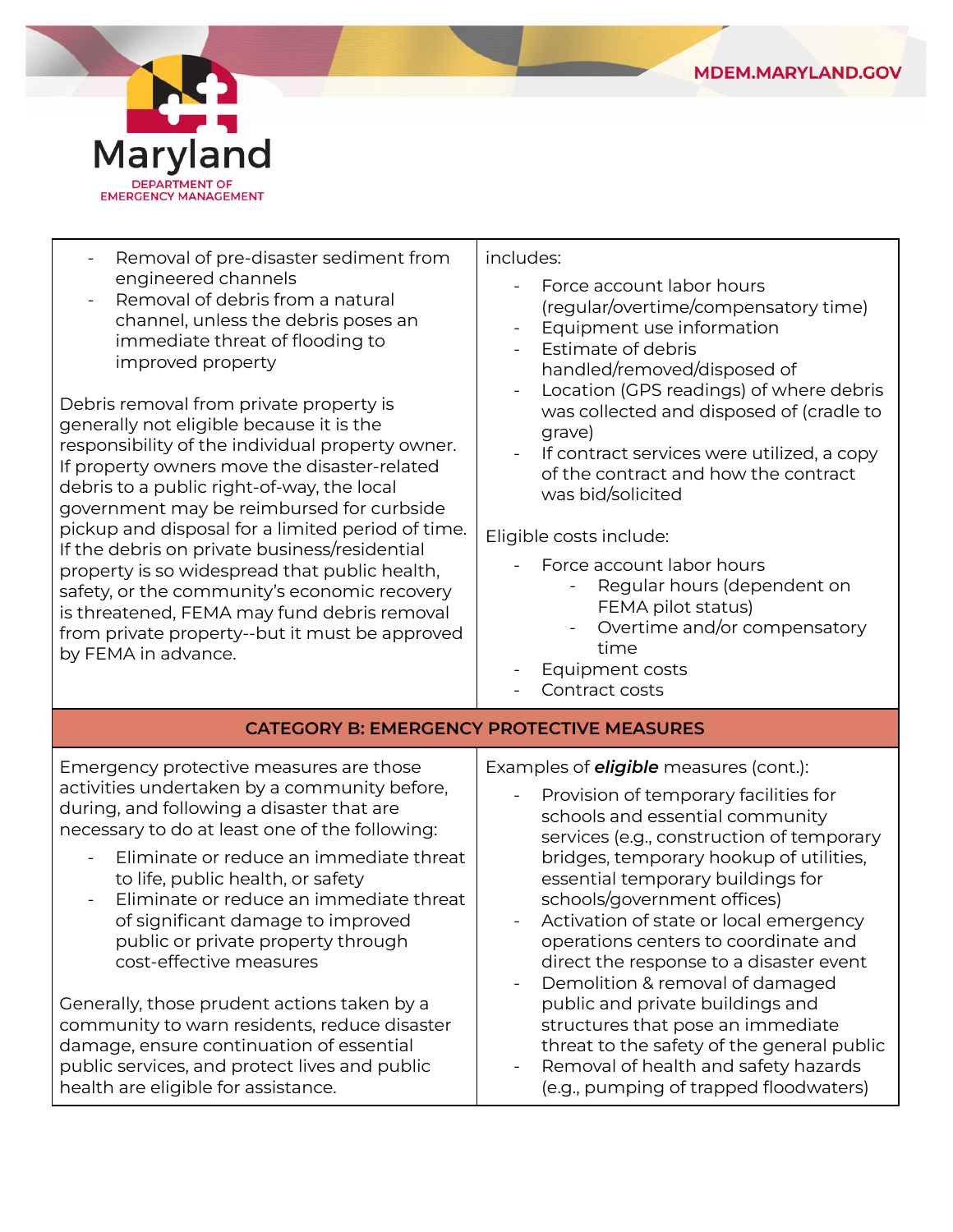

٦



| Examples of <i>eligible</i> emergency protective<br>measures include:<br>Warning of risks and hazards (e.g.,<br>barricades, signs, announcements)<br>Search & rescue, including transportation<br>of disaster victims<br><b>Emergency medical facilities</b><br>Emergency evacuations of medical and<br>custodial care facilities<br>Facility costs (but not labor costs) for<br>emergency mass care and shelter<br>operations provided by volunteer<br>agencies<br>Facility costs for emergency mass care<br>and shelter operations provided by<br>governmental entities when volunteer<br>agencies are unable to provide<br>emergency mass care and shelter<br>Security in the disaster area<br>Provision of food, water, ice, and other<br>essential needs at central distribution<br>points for use by the local population<br>Temporary generators for facilities that<br>provide health & safety services<br>Rescue, care, shelter, and essential needs<br>for household pets and service animals if<br>claimed by a State or local government | Construction of temporary levees,<br>berms, dikes, and sandbagging (by itself<br>or on top of levee)<br>Buttressing, bracing, or shoring of a<br>damaged structure to protect against<br>further damage to the structure, or to<br>protect the general public<br>Emergency measures to prevent further<br>damage to an eligible facility (e.g.,<br>boarding windows/doors, covering the<br>roof)<br>Emergency communications<br>Emergency public transportation<br><b>Building inspections</b><br>$\overline{\phantom{a}}$<br>Snow removal, if snowfall is of record or<br>$\overline{\phantom{a}}$<br>near-record amount using National<br>Oceanic and Atmospheric<br>Administration (NOAA) data [Refer to<br>FEMA Police 9523.1, Snow Assistance<br>Policy]<br>Documentation for Emergency Protective<br>Measures includes:<br>Force account labor hours (regular,<br>overtime/compensatory time) [only<br>overtime/compensatory time is eligible<br>for reimbursement]<br>Equipment use information<br>If contract services were utilized, a copy<br>of the contract and how the contract<br>was bid/solicited |  |
|------------------------------------------------------------------------------------------------------------------------------------------------------------------------------------------------------------------------------------------------------------------------------------------------------------------------------------------------------------------------------------------------------------------------------------------------------------------------------------------------------------------------------------------------------------------------------------------------------------------------------------------------------------------------------------------------------------------------------------------------------------------------------------------------------------------------------------------------------------------------------------------------------------------------------------------------------------------------------------------------------------------------------------------------------|-------------------------------------------------------------------------------------------------------------------------------------------------------------------------------------------------------------------------------------------------------------------------------------------------------------------------------------------------------------------------------------------------------------------------------------------------------------------------------------------------------------------------------------------------------------------------------------------------------------------------------------------------------------------------------------------------------------------------------------------------------------------------------------------------------------------------------------------------------------------------------------------------------------------------------------------------------------------------------------------------------------------------------------------------------------------------------------------------------------------|--|
| Invoices for supplies & materials<br><b>CATEGORY C: ROADS AND BRIDGES</b>                                                                                                                                                                                                                                                                                                                                                                                                                                                                                                                                                                                                                                                                                                                                                                                                                                                                                                                                                                            |                                                                                                                                                                                                                                                                                                                                                                                                                                                                                                                                                                                                                                                                                                                                                                                                                                                                                                                                                                                                                                                                                                                   |  |
|                                                                                                                                                                                                                                                                                                                                                                                                                                                                                                                                                                                                                                                                                                                                                                                                                                                                                                                                                                                                                                                      |                                                                                                                                                                                                                                                                                                                                                                                                                                                                                                                                                                                                                                                                                                                                                                                                                                                                                                                                                                                                                                                                                                                   |  |
| Roads, bridges, and associated facilities (e.g.,<br>auxiliary structures, lighting, signage) are<br>eligible. For roads (paved, gravel, and dirt),<br>eligible items include any of the following:<br>Surfaces                                                                                                                                                                                                                                                                                                                                                                                                                                                                                                                                                                                                                                                                                                                                                                                                                                       | For bridges, eligible items include:<br>Decking and pavement<br>Piers<br>Girders<br>Abutments                                                                                                                                                                                                                                                                                                                                                                                                                                                                                                                                                                                                                                                                                                                                                                                                                                                                                                                                                                                                                     |  |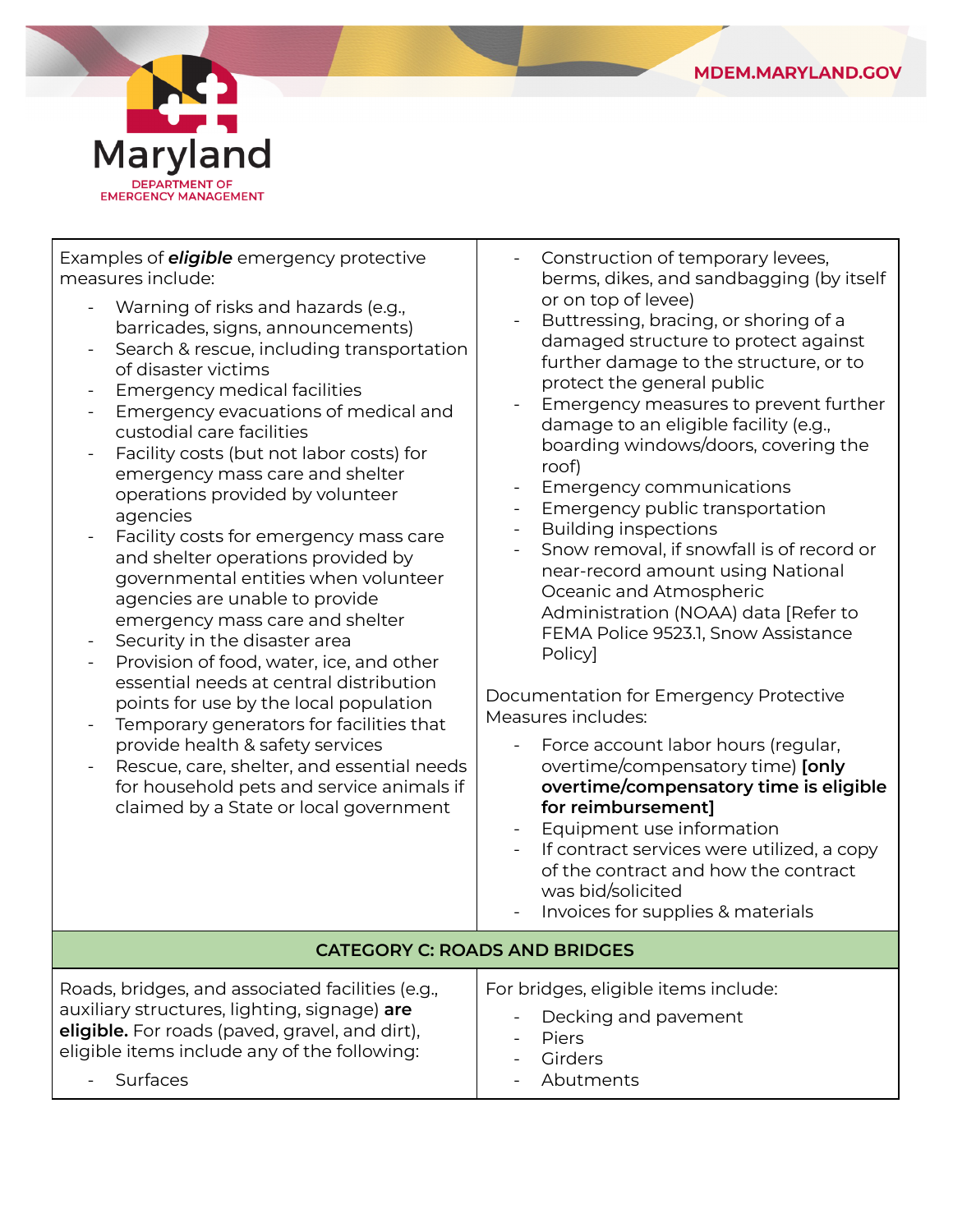

| <b>Bases</b><br>Shoulders<br><b>Ditches</b><br>Drainage structures<br>$\blacksquare$<br>Low water crossings                                                                                                                                                                                                          | Slope protection<br>Approaches<br>Upgrades necessary to meet current standards<br>for roads and bridge construction, such as<br>standards for pavement and lane width, may<br>be eligible for Public Assistance.                                                                                                                                                                                                                                                                                                                                                                                                                                                                      |  |
|----------------------------------------------------------------------------------------------------------------------------------------------------------------------------------------------------------------------------------------------------------------------------------------------------------------------|---------------------------------------------------------------------------------------------------------------------------------------------------------------------------------------------------------------------------------------------------------------------------------------------------------------------------------------------------------------------------------------------------------------------------------------------------------------------------------------------------------------------------------------------------------------------------------------------------------------------------------------------------------------------------------------|--|
| <b>CATEGORY D: WATER CONTROL FACILITIES</b>                                                                                                                                                                                                                                                                          |                                                                                                                                                                                                                                                                                                                                                                                                                                                                                                                                                                                                                                                                                       |  |
| Water control facilities include:<br>Dams and reservoirs<br>Levees<br>$\blacksquare$<br>Lined and unlined engineered drainage<br>channels<br>Canals<br>Aqueducts<br>$\blacksquare$<br>Sediment basins<br>Shore protective devices<br>Irrigation facilities (for PNP Irrigation<br>eligibility)<br>Pumping facilities | The United States Army Corps of Engineers<br>(USACE) and the Department of Agriculture -<br>National Resources Conservation Service<br>(NRCS) have primary authority for repair of<br>flood control works - whether constructed with<br>federal or non-federal funds - as well as<br>authority over federally funded shore<br>protective devices.<br>Therefore, permanent repairs to these facilities<br>are not eligible through the PA program.<br>Restoration of the carrying or storage capacity<br>of engineered channels and debris basins may<br>be eligible, but maintenance records or<br>surveys must be produced to show the<br>pre-disaster capacity of these facilities. |  |
| <b>CATEGORY E: BUILDINGS AND EQUIPMENT</b>                                                                                                                                                                                                                                                                           |                                                                                                                                                                                                                                                                                                                                                                                                                                                                                                                                                                                                                                                                                       |  |
| Buildings, structural components, interior<br>systems such as electrical or mechanical work,<br>equipment, and contents (including<br>furnishings) are eligible for repair or<br>replacement.<br>Public assistance may be provided for the                                                                           | When equipment, including vehicles, is not<br>repairable, FEMA will approve the cost of<br>replacement with used items that<br>approximately the same age, capacity, and<br>condition. FEMA may use "blue book" values or<br>similar price guides to determine the eligible<br>cost for used equipment and vehicles.                                                                                                                                                                                                                                                                                                                                                                  |  |
| replacement of pre-disaster quantities or<br>consumable supplies and inventory.<br>FEMA may reimburse for upgrades that are<br>required by certain codes and standards,                                                                                                                                              | <b>NOTE:</b> If an insurance policy applies to a<br>building, equipment, contents, etc., then FEMA<br>must take that policy into account before<br>providing funds for restoration of the building.                                                                                                                                                                                                                                                                                                                                                                                                                                                                                   |  |